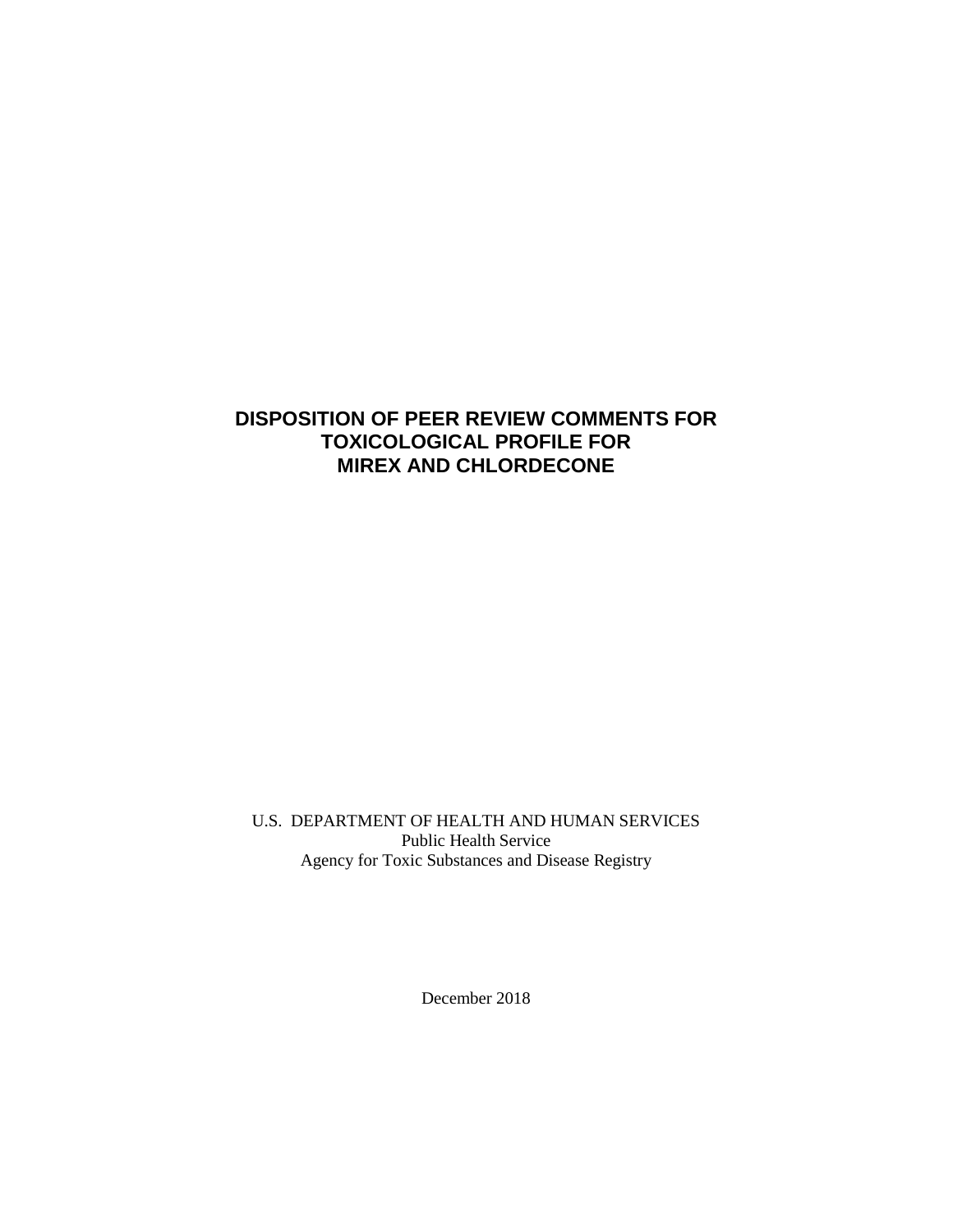Peer reviewers for the third pre-public comment draft of the Toxicological Profile for Mirex and Chlordecone were:

Rogene Henderson, Ph.D. Applied Life Sciences and Toxicology Lovelace Respiratory Research Institute 2425 Ridgecrest Dr. SE Albuquerque, NM

Lucio Costa PharmD. Department of Environmental and Occupational Health Sciences Department of Neurological Surgery University of Washington Seattle, WA, USA Clinical and Experimental Medicine University of Parma, Parma, Italy

Luc Multigner, M.D., Ph.D. Directeur de Recherche Inserm Inserm U1085 - IRSET Institut de Recherche sur la santé, l'environnement et le travail 9 Avenue du Professeur Léon Bernard Rennes and Faculté de Médecine, Campus de Fouillole Pointe à Pitre Cedex Guadeloupe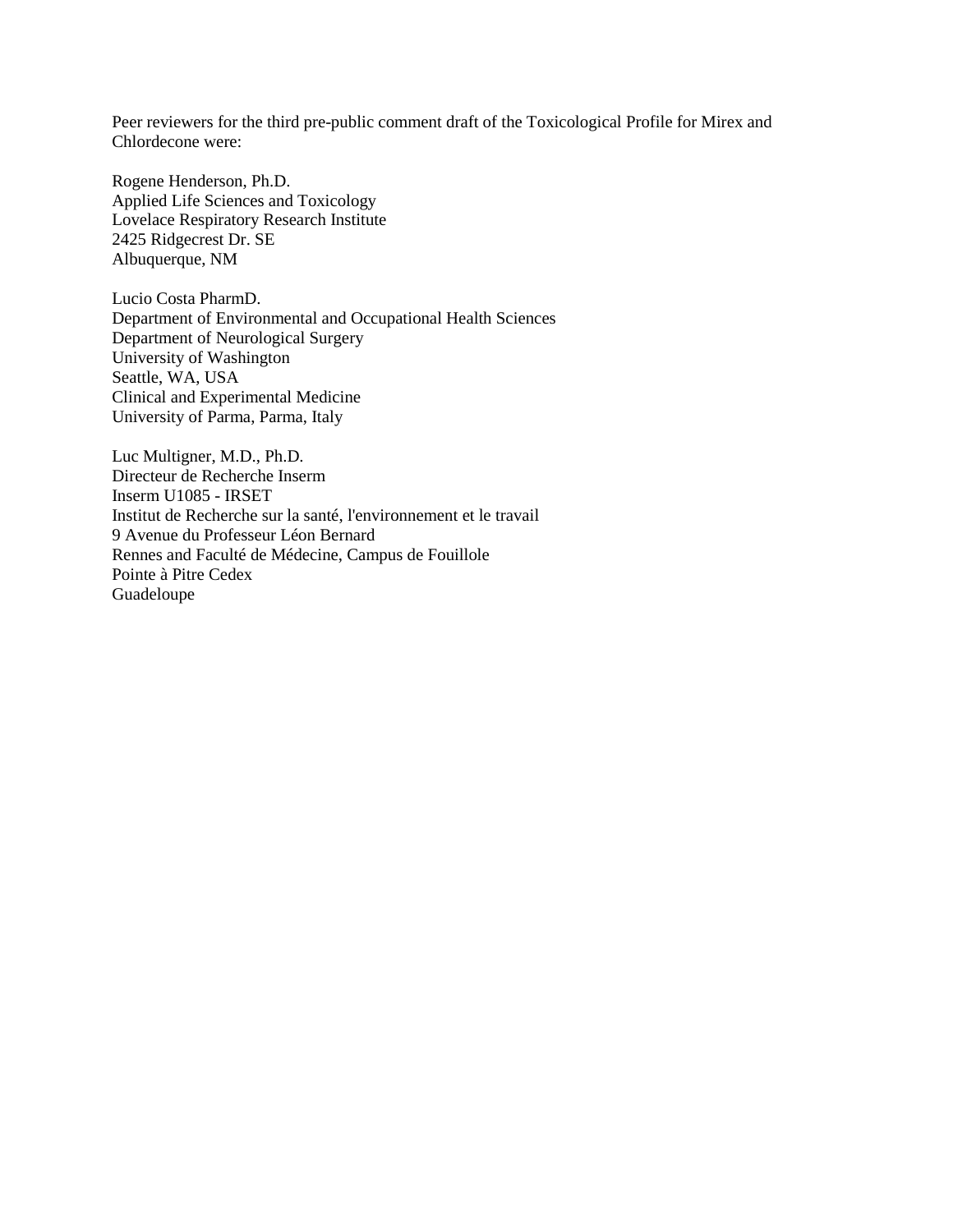# **Comments provided by Reviewer #1**

## *Chapter 1. Relevance To Public Health*

**COMMENT:** It would be of interest to the reader a brief paragraph with considerations on the two compounds mirex and chlordecone; what are they? What were they used for? Are they still used? Etc.

*RESPONSE: The following was added to Chapter 1: "Mirex and chlordecone are structurally similar highly-chlorinated derivatives of cyclopentadiene. The only structural difference between mirex and chlordecone is that mirex has two bridgehead chlorine atoms where chlordecone has a carbonyl oxygen atom. Mirex was commercially introduced in the United States in 1959 for use in pesticide formulations and as an industrial fire retardant. In the 1960s, mirex was commonly used to control fire ants in southern States. Mirex was banned for use in the United States in 1978, except for use on pineapples until stocks on hand were exhausted. Chlordecone was mainly registered for use in the United States to control banana root borer, although it was also used to control other pests. All registered products containing chlordecone were effectively canceled in 1978."*

**COMMENT:** The fact that two compounds with very similar chemical structures have different toxicological profiles is not unique but is nevertheless of much interest. It would be useful to add two figures with the structures of mirex and chlordecone.

*RESPONSE: The addition of chemical structures is beyond the scope of the Chapter 1 overview. The reader can refer to Chapter 4 for images of the chemical structures.*

**COMMENT:** The two initial Figures (1-1 and 1-2) are of much help in placing in perspective the health effects of mirex and chlordecone and the dose levels at which they are observed. The data for each temporal exposure (acute, intermediate and chronic) are indicated together with the target organ of toxicity or adverse health effect. The additional Figures 1-3 and 1-4 and Tables 1-1 and 1-2 are also good, as they clearly indicate the NOAEL values that were considered in all pertinent studies for the final setting of the MRL values.

*RESPONSE: No response is necessary.*

**COMMENT:** Given that neurological effects are at the basis of the new MRL for chlordecone, it would be important to have a sub-section on neurotoxicity in Chapter 1.

*RESPONSE: Chapter 1 already contains a sub-section on neurological effects. The section on neurological effects is divided into separate subsections for mirex and chlordecone. Headings were added to differentiate between the 2 substances.* 

**COMMENT:** Overall, it may useful to add in section 1 specific information on why a certain study was chosen for the determination of MRL, with indication of the relevant end-point. Also, the use of an additional uncertainty factor (other then the standard two factors of 1 for interspecies and intraspecies differences) could be better discussed in Chapter 1.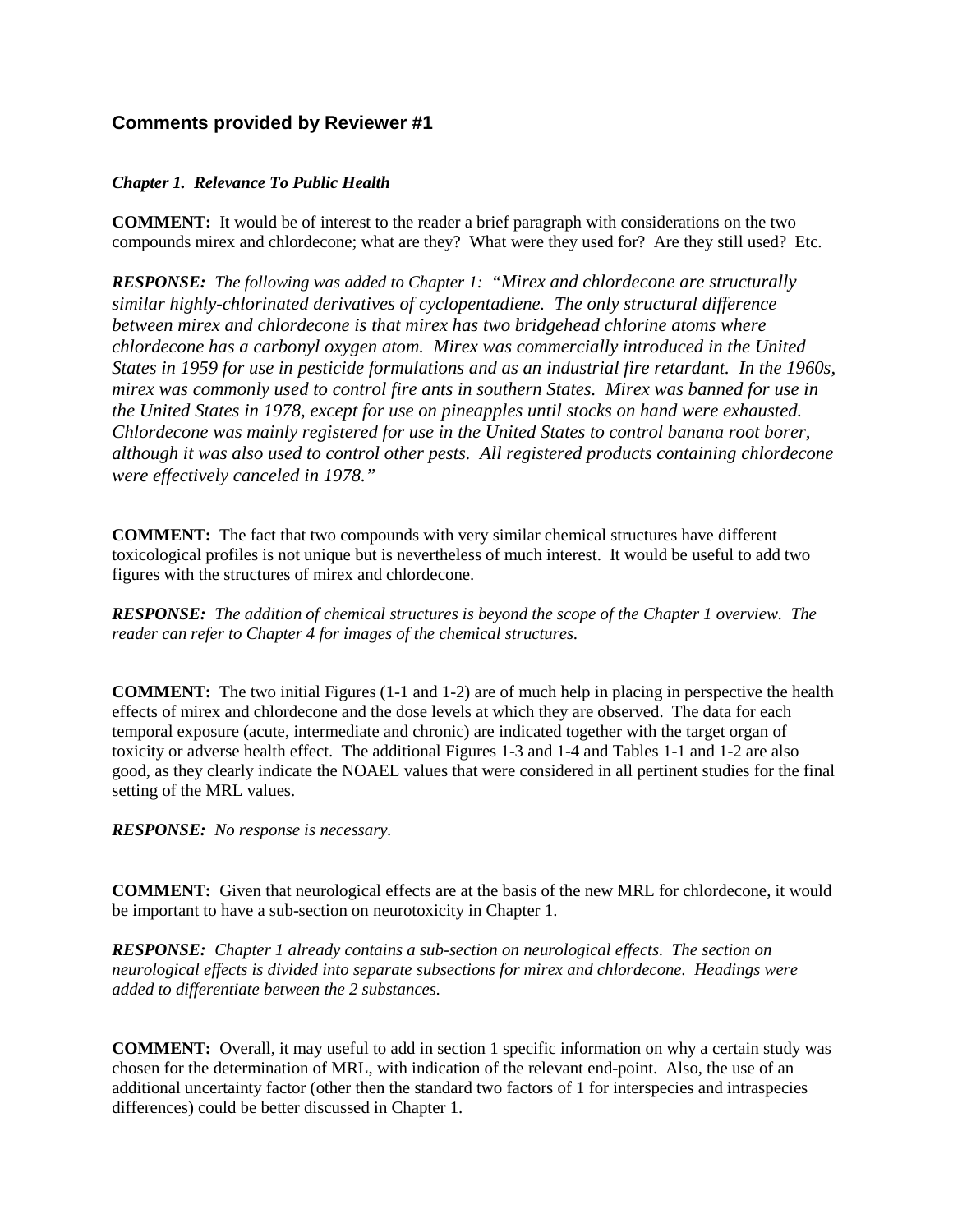*RESPONSE: The intent of the MRL section of Chapter 1 is to inform the reader of the presence or absence of a particular MRL, the critical effect, point of departure, and uncertainty and modifying factors. The standard UFs (10 for extrapolation from animals to humans and 10 for human variability) were used. The modifying factor of 3 in one case is defined in a footnote. Other details are reserved for MRL Worksheets in Appendix A.*

## *Chapter 2. Health Effects*

**COMMENT:** Chapter 2 contains an extensive review of the literature of health effects of mirex and chlordecone including both animal and human data when available. The main changes resulting from such new search were as follows: (A) the chronic duration MRL for mirex was changed, i.e. it was lowered from 0.0008 to 0.0003 mg/kg/day. The same main study was used (NTP, 1990) as well as the same NOAEL (0.075 mg/kg/day), but an additional uncertainty factor of 3 was added to account for developmental toxicity. The overall uncertainty factor thus changed from 100 to 300. (B) A provisional MRL for intermediate-duration oral exposure for chlordecone has been proposed based on a 90-day oral study in male rats (Linder et al. 1983). Starting from a NOAEL of 0.26 mg/kg/day for neurological effects and the use of an uncertainty factor of 100, the resulting MRL is 0.003 mg/kg/day.

## *RESPONSE: No response is necessary.*

**COMMENT:** The two Figures (2-1 and 2-2) are useful in that they show the number of studies identified for each compound and sorted by end-point of toxicity. Hepatic effects and developmental toxicity stand out for mirex, while neurological effects, and to a lesser degree hepatic effects, are the main ones for chlordecone.

### *RESPONSE: No response is necessary.*

**COMMENT:** The Tables and Figures presented in this long section are very useful in that they present in a succinct manner the main effects observed in several studies in humans and animals. This reviewer is not aware of any other study on mirex or chlordecone that was not included in this extensive literature review.

## *RESPONSE: No response is necessary.*

**COMMENT:** The study by Linder et al. (1983) appears to be of relevance as it allows the setting of a new intermediate duration of exposure MRL for chlordecone, based on neurological effects (tremors). Since tremors are the main adverse neurological effects also observed in human, it would be of relevance to expand a discussion of the Linder et al. (1983) study, which is now only very briefly mentioned.

*RESPONSE: Section 2.15 is intended to generally summarize the human and animal data regarding neurotoxicity rather than to provide more detailed study results. Appendix A provides a detailed summary of the results of Linder et al. 1983.* 

**COMMENT:** The main change in the MRL of mirex is based on an additional correction (uncertainty factor of 3) based on developmental toxicity. As such, and to justify the choice, it is important that this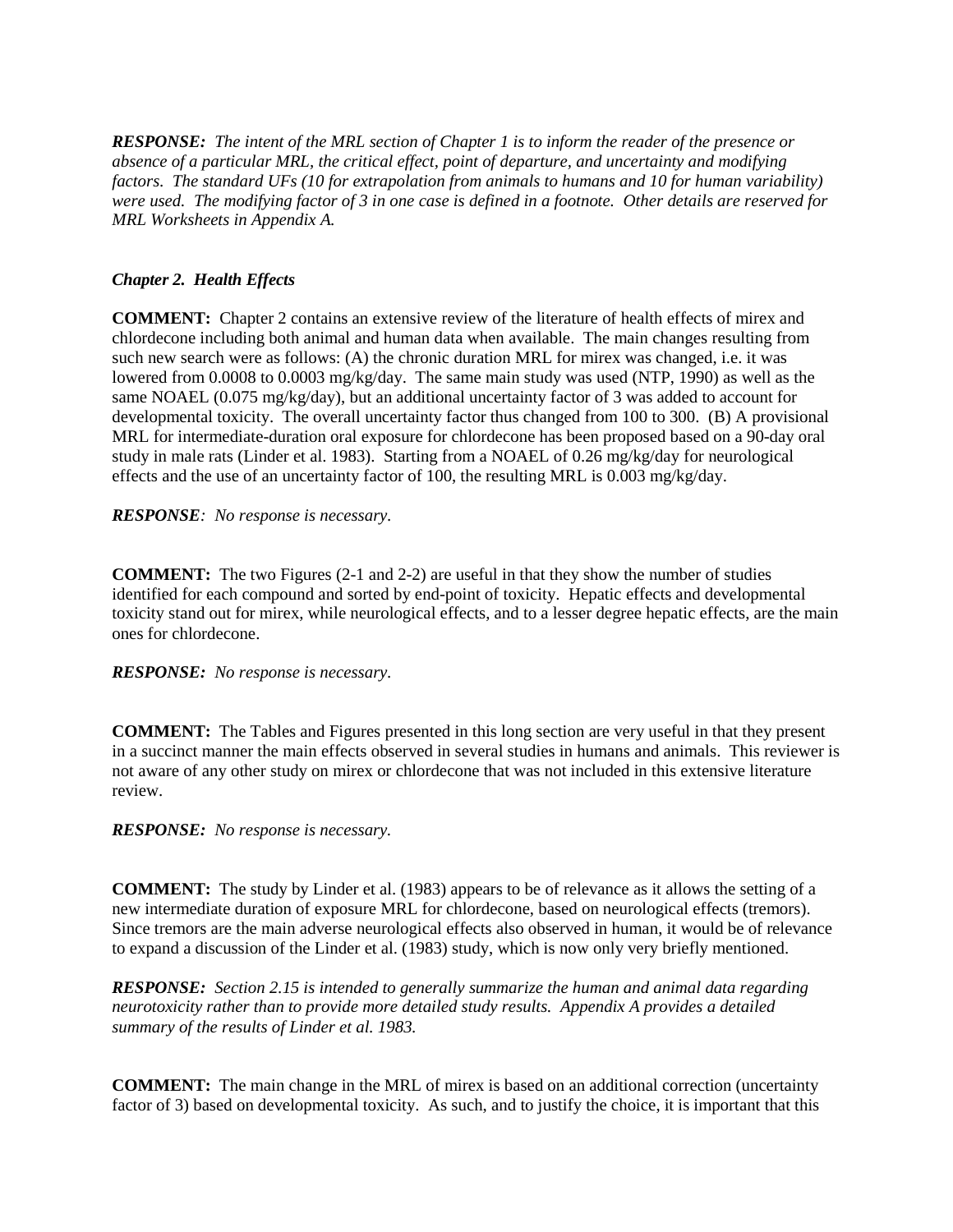aspect of mirex toxicity is well described and discussed. The section on mirex developmental toxicity on p. 103-104 reads like a list of effects and references with little interpretation of the findings. It would be useful to reconsider this section and indicate the end-points and the levels of exposure that are of concern and that led to the additional uncertainty factor. Even in Appendix A (p. A-10) it is only indicated that "a modifying factor of 3 was applied to protect for developmental toxicity" without further explanations. Also of importance would be a better discussion on why the data on developmental toxicity of chlodecone, many of which were obtained in humans, were not considered of relevance for the MRL.

*RESPONSE: The intent of Section 2.17 is to generally summarize the database of information regarding compound-related developmental toxicity in humans and animals. This section is considered to adequately present the available information. A statement was added to the acute-duration oral MRL section for mirex in Appendix A to note that a modifying factor of 3 was applied to derivation of the acute-duration oral MRL for mirex to protect for developmental toxicity because the study that identified the lowest LOAEL for developmental effects reported a serious effect at the lowest dose tested (i.e., a noadverse-effect-level was not identified, in which case an MRL could not be derived based on results from that study). The modifying factor of 3 is intended to be protective of mirex-induced developmental toxicity. The statement regarding the modifying factor was revised to the following: "A modifying factor of 3 was applied to be protective of mirex-induced developmental toxicity (see Section 2.17), including arrhythmias in neonatal pups following maternal exposure during gestation at a dose level as low as 0.1 mg/kg/day in the absence of an identified NOAEL (Grabowski 1983a)."* 

*The following was added to the beginning of the section in which the critical effect was identified: "Studies that evaluated chlordecone toxicity in humans did not include dose-response data; therefore, human data were not considered for MRL derivation." As discussed in the MRL Worksheet for the intermediate-duration oral MRL for chlordecone, a comparison of the LOAEL values across endpoints supports the identification of the nervous system and male reproductive system as the most sensitive targets of toxicity. Developmental effects in animals occurred at a higher dose level. Thus, an MRL based on developmental effects would be higher than the MRL based on neurological effects.* 

**COMMENT:** Tables 2-7 and 2-8 on genotoxicity of mirex and chlordecone in vivo and in vitro are good and useful.

*RESPONSE: No response is necessary.* 

**COMMENT:** The section on Mechanisms of Action is well written and very informative. The subsection on developmental toxicity should contain some information on mirex, as this end-point is relevant for this compound.

*RESPONSE: The following statement was added at the beginning of the developmental toxicity portion of Section 2.21: "No information was located regarding possible mechanisms of mirex developmental toxicity."*

#### *Chapter 7. Regulations and Guidelines*

**COMMENT:** Chapter 7 presents in a Table a list of regulations and guidelines for mirex and chlordecone. This reviewer is not aware of additional information that should be added nor of any data presented that could be removed. Of interest to the reader would be to understand how in some cases limit values for inhalation exposure were calculated (e.g. NIOHS, DOE).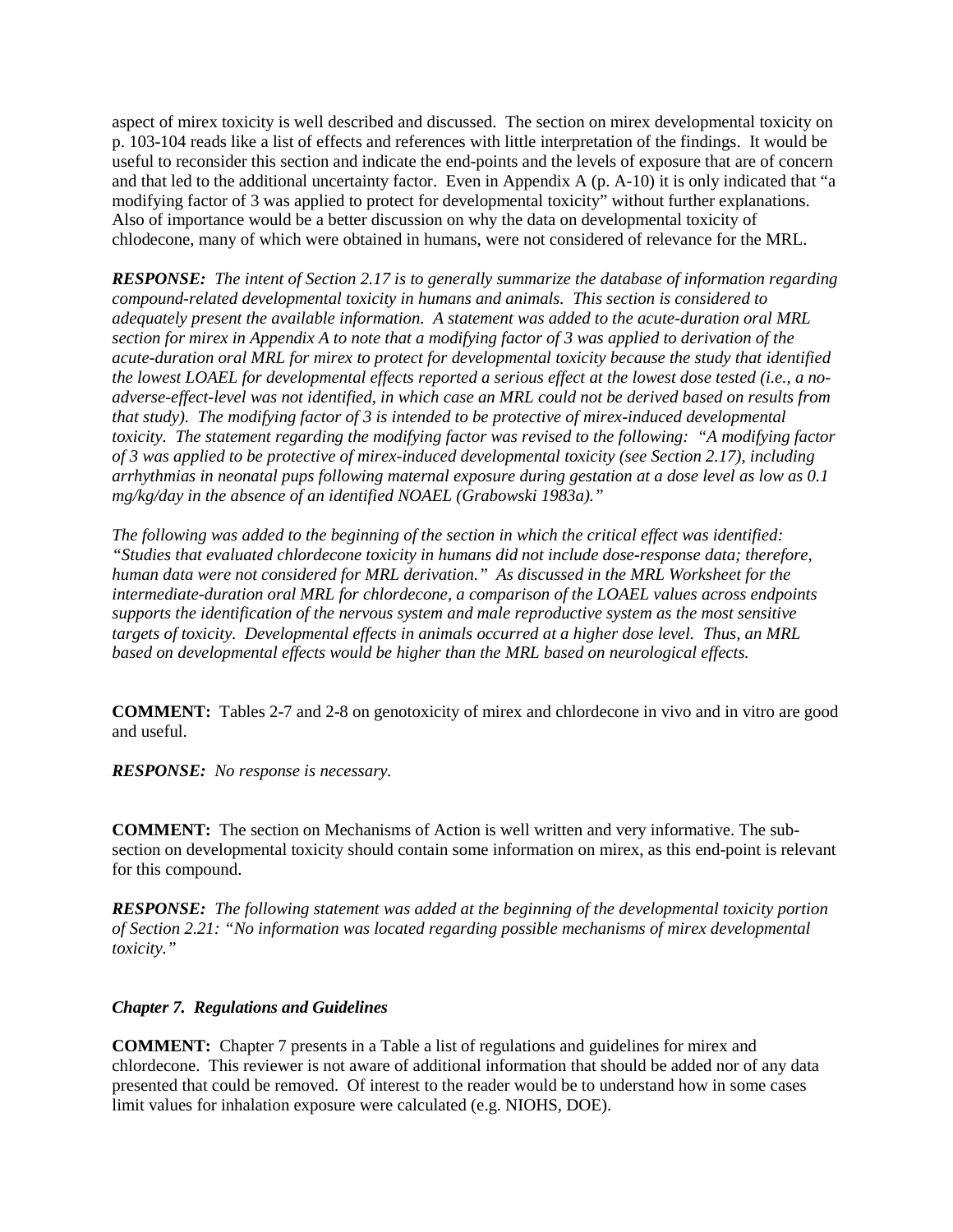*RESPONSE: The reader can refer to the specific references for such information. The references are located in Chapter 8 of the Toxicological Profile for Mirex and Chlordecone.*

#### *Appendix A. Minimal Risk Levels (MRLs)*

**COMMENT:** Appendix A provides detailed considerations on how each MRL value was derived (or why it was not derived). The worksheets are very well prepared and are very informative, as the main study driving the assessment is described in detail. As indicated earlier, the addition of an uncertainty factor of 3 for the chronic MRL of mirex needs to be discussed in more detail (p. A-10).

*RESPONSE: See earlier response regarding this same issue.*

#### *Appendix B. Literature Search Framework for Mirex and Chlordecone*

**COMMENT:** Appendix B presents the strategy utilized by ATSDR to search the literature for information regarding the health effects of mitrex and chlordecone. The strategy, which is very well presented, led to the identification of 2288 articles from the different databases. The Appendix then describes the process of selecting the relevant articles for inclusion in this revised toxicological profile.

*RESPONSE: No response is necessary.*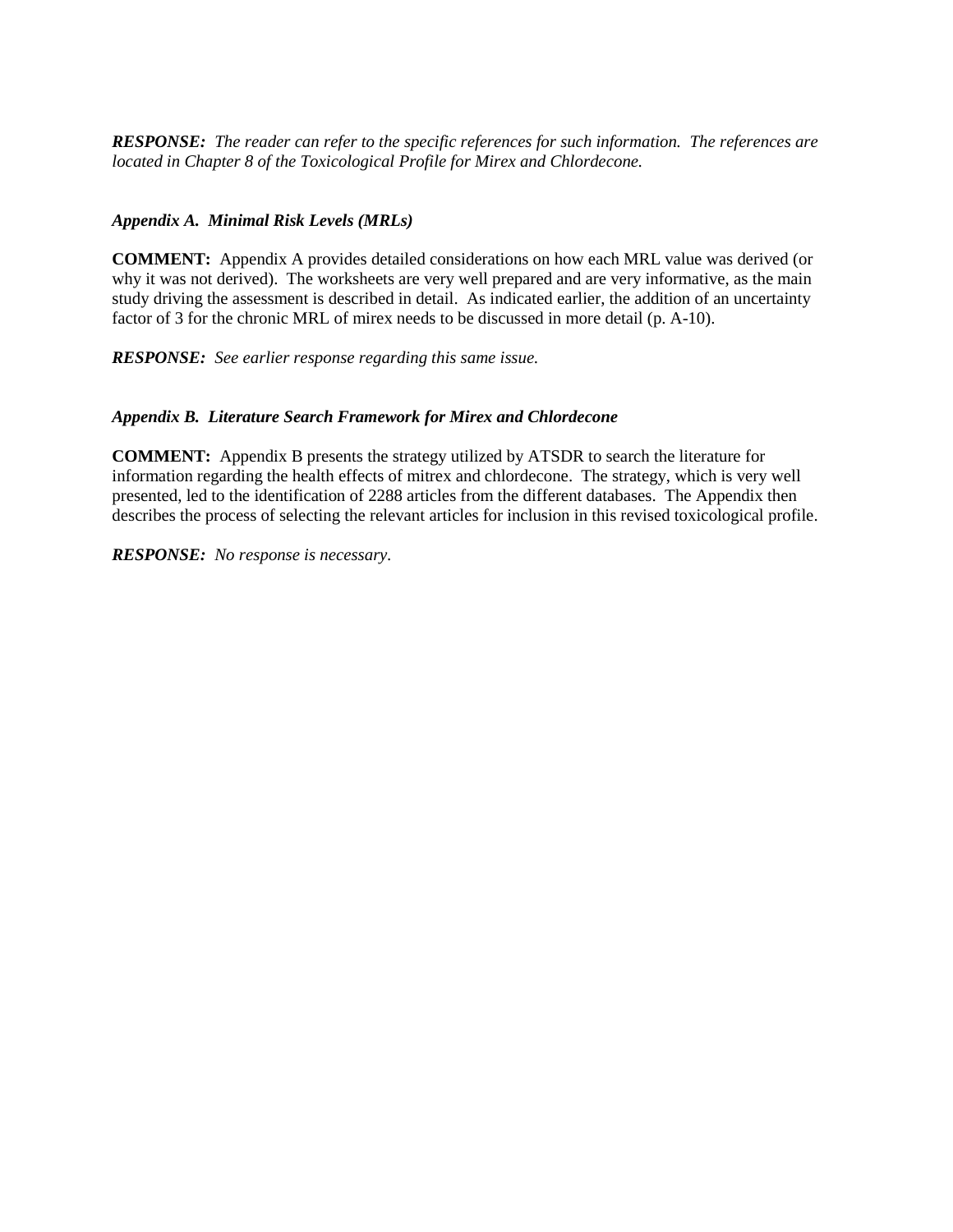# **Comments provided by Reviewer #2**

# **ATSDR Charge Questions and Responses**

## *Chapter 1*

**QUESTION:** Does Chapter 1 adequately summarize the published literature regarding the health effects present in Chapter 2 for this substance?

**COMMENT:** The last sentence (section 1.2 page 2, lines 29 to 31), where it is stated that the "*effects observed in occupationally-exposed workers….//…were related to chlordecone levels much higher than environmentally-relevant levels*" does not make much sense because this is obvious. Moreover, section 1.2 does not mention any effects observed at environmental doses (summarized in Tables 2-1 and 2-2 of Chapter 2 and described elsewhere in Chapter 2).

*RESPONSE: Regarding Section 1.2, although the statement appears obvious, it is considered important to make this point.*

**COMMENT:** It is unclear if the first paragraph of the section "*Body Weight Effects*" (p 8, lines 17 to 23) apply to Mirex or chlordecone. See also comment n° 9 below.

*RESPONSE: Subheadings for mirex and chlordecone were added to text in Chapters 1 and 2 for clarity. Text was revised to maintain this separation.*

### *Chapter 2*

**QUESTION:** First, does Chapter 2 adequately reflect the published literature regarding health effects for this substance? Are you aware of any studies that are not included that may be relevant in the derivation of MRLs for this chemical?

**COMMENT:** I am not aware of any studies other than those mentioned in this toxicological profile that would be important for deriving MRLs. All available studies have been considered.

*RESPONSE: No response is necessary.*

**COMMENT:** This toxicological profile contains important bibliographic updates concerning epidemiological studies using internal measures of exposures (blood, milk), which are summarized in Tables 2-1 and 2-2. However, some references are missing and should be considered:

#### For Mirex:

Araki A, Miyashita C, Mitsui T, Goudarzi H, Mizutani F, Chisaki Y, Itoh S, Sasaki S, Cho K, Moriya K, Shinohara N, Nonomura K, Kishi R. Prenatal organochlorine pesticide exposure and the disruption of steroids and reproductive hormones in cord blood: The Hokkaido study. Environ Int. 2018 Jan;110:1-13.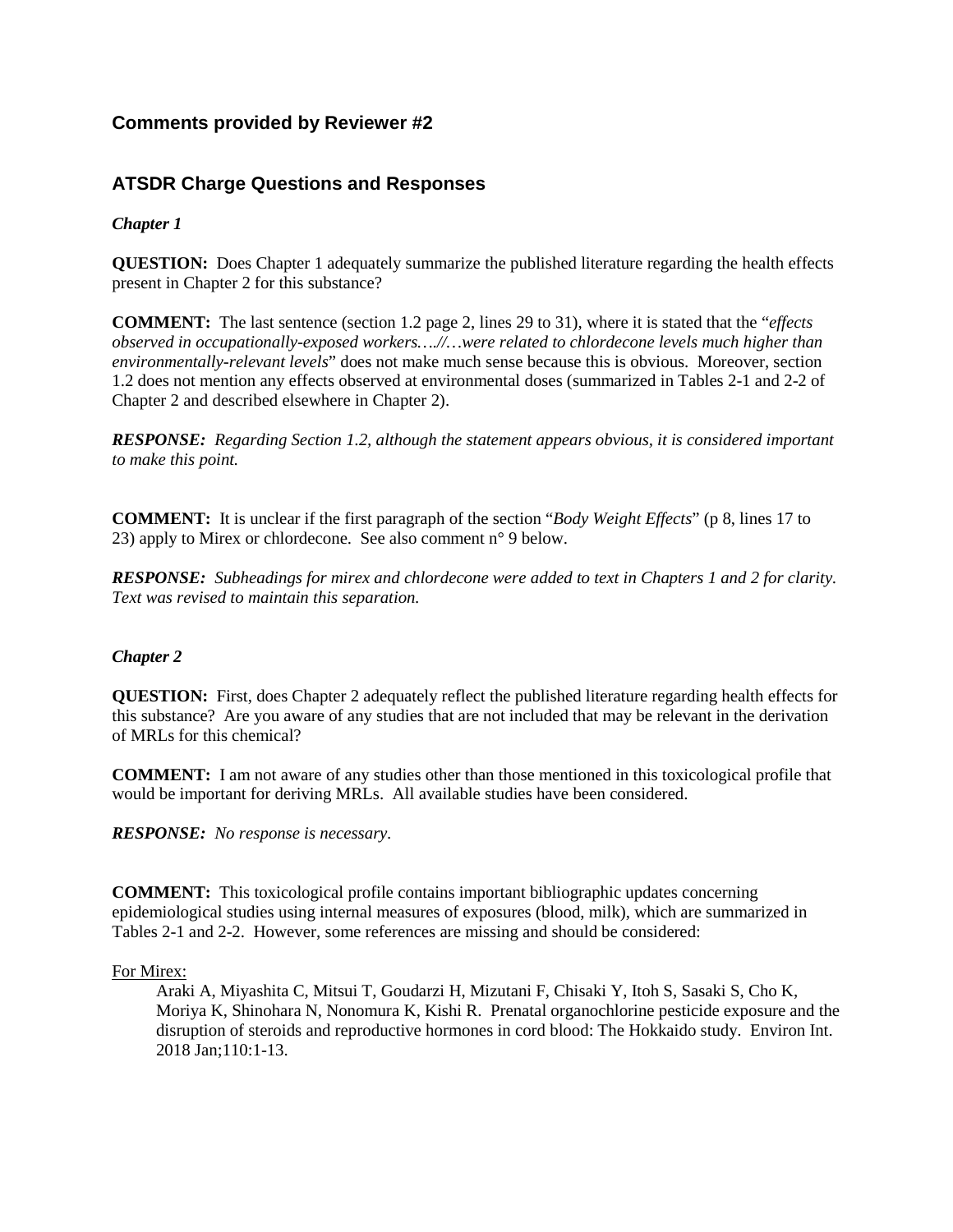Rosenbaum PF, Weinstock RS, Silverstone AE, Sjödin A, Pavuk M. Metabolic syndrome is associated with exposure to organochlorine pesticides in Anniston, AL, United States. Environ Int. 2017 Nov;108:11-21.

Koutros S, Langseth H, Grimsrud TK, Barr DB, Vermeulen R, Portengen L, Wacholder S, Freeman LE, Blair A, Hayes RB, Rothman N, Engel LS. Prediagnostic Serum Organochlorine Concentrations and Metastatic Prostate Cancer: A Nested Case-Control Study in the Norwegian Janus Serum Bank Cohort. Environ Health Perspect. 2015 Sep;123(9):867-72.

Guo H, Jin Y, Cheng Y, Leaderer B, Lin S, Holford TR, Qiu J, Zhang Y, Shi K, Zhu Y, Niu J, Bassig BA, Xu S, Zhang B, Li Y, Hu X, Chen Q, Zheng T. Prenatal exposure to organochlorine pesticides and infant birth weight in China. Chemosphere. 2014 Sep;110:1-7.

#### For chlordecone

Saunders L, Kadhel P, Costet N, Rouget F, Monfort C, Thomé JP, Guldner L, Cordier S, Multigner L. Hypertensive disorders of pregnancy and gestational diabetes mellitus among French Caribbean women chronically exposed to chlordecone. Environ Int. 2014 Jul;68: 171-6.

*RESPONSE: The identified additional studies were retrieved and relevant information was added to the toxicological profile as follows:*

#### *Araki et al. (2018)*

- *Section 1.2 (Developmental Effects): One human study provides suggestive evidence that gestational exposure to mirex may disrupt reproductive hormones in boys (Araki et al. 2018).*
- *Table 2-1: The following entries were made:*

*Reference and study population: Prospective birth cohort (Hokkaido Study Sapporo Cohort) of 232 pregnant women (23–35 weeks of gestation) who presented at an obstetrics and gynecology hospital between July 2002 and October 2005, lived in the Sapporo City area, planned to deliver at the facility, and provided maternal serum and cord blood samples for analysis of maternal organochlorine pesticide levels and cord blood levels of selected steroid and reproductive hormones* 

*Exposure: Maternal serum mirex level (LOD 0.5 pg/g wet weight).* 

*Minimum: 0.88 pg/g 25th percentile: 4.11 pg/g 50th percentile: 6.04 pg/g 75th percentile: 8.53 pg/g Maximum: 30.11 pg/g*

*Categorized by quartile: Q1: ≤4.12 pg/g Q2: 4.13–6.04 pg/g Q3: 6.05–8.52 pg/g Q4: ≥8.53 pg/g*

*Linear regression adjustments: maternal age, parity, gestational age*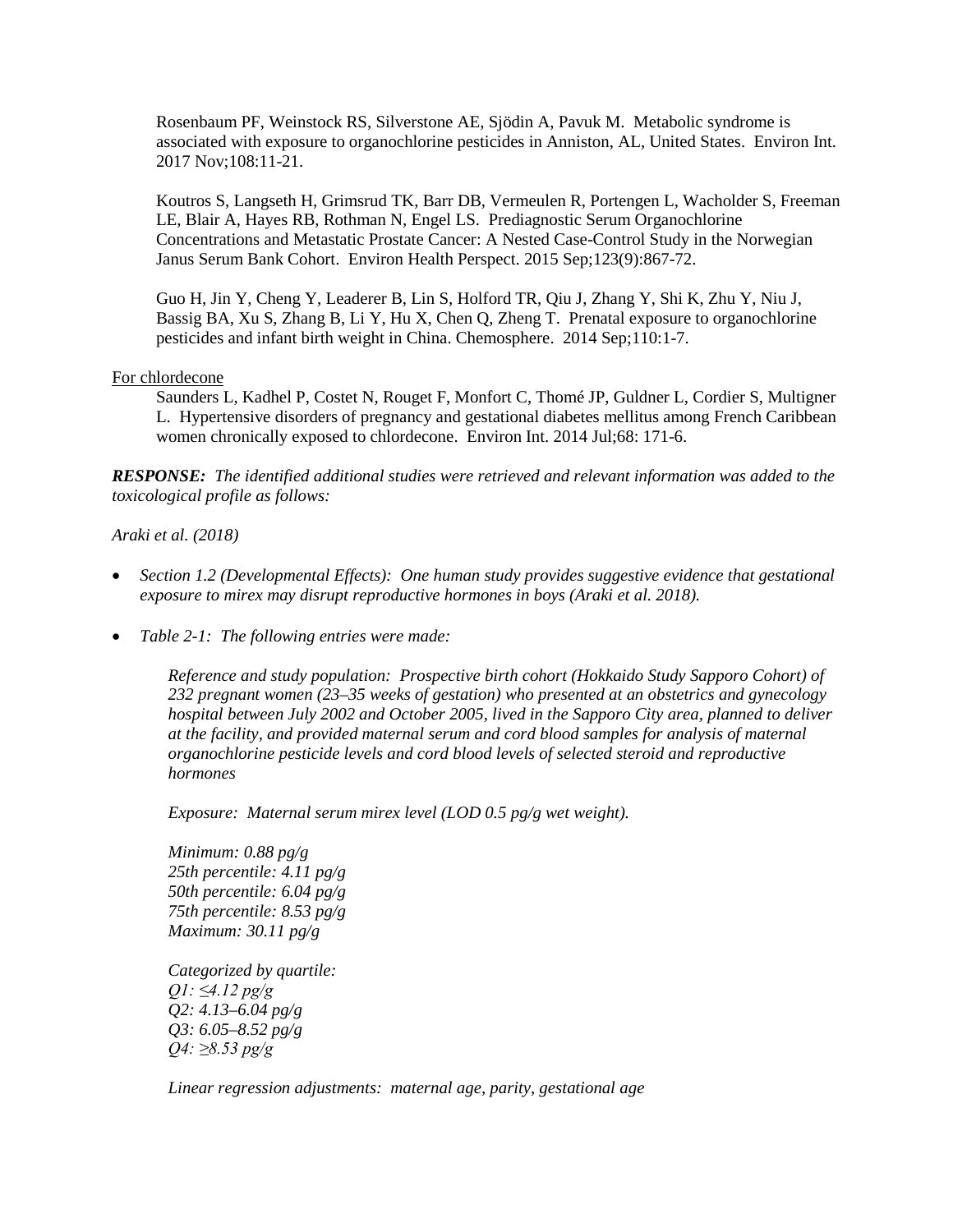*Outcomes: Among boys: maternal serum mirex inversely associated with cord blood testosterone, cortisol, cortisone, prolactin; testosterone-androstenedione (T-A) ratio, androstenedione-dehydroepiandosterone (A-DHEA) ratio; positively associated with cord blood DHEA, FSH, adrenal androgen-glucocorticoid (AA-G) ratio, FSH-inhibin B ratio*

*β (95% CI); p<0.05* 

*Testosterone: -0.262 (-0.492, -0.032) Cortisol: -0.588 (-0.959, -0.218) Cortisone: -0.572 (-1.002, -0.142) Prolactin: -0.262 (-0.492, -0.032) T-A ratio: -0.202 (-0.350, -0.053) A-DHEA ratio: -0.274 (-0.494, -0.054) DHEA: 0.213 (0.007, 0.420) FSH: 0.229 (-0.004, 0.453) AA-G ratio: 0.744 (0.249, 1.239) FSH-inhibin B ratio: 0.299 (0.009, 0.589)* 

*Adjusted regression coefficients (β values) based on 10 fold increase of maternal serum mirex and log10 transformed hormone level)* 

*Among boys: least square means of cord blood hormone levels by quartile of maternal serum mirex revealed inverse associations for cord blood testosterone (ptrend 0.039) and for T-A ratio (ptrend 0.016)* 

*Section 2.17 (Developmental) Araki et al. (2018) reported significant (p<0.05) inverse associations between maternal serum mirex and male cord blood testosterone, prolactin, cortisol, cortisone, androstenedione/dehydroepidandrosterone, and testosterone/androstenedione. Significant (p<0.05) significant positive associations were noted for maternal serum mirex and male cord blood dehydroepidandrosterone, follicle stimulating hormone (FSH), adrenal androgen/glucocorticoid, and FSH/inhibin B. In categorical quartiles of maternal serum mirex, significant inverse associations for cord blood testosterone (ptrend 0.039) and for testosterone/androstenedione (ptrend 0.016). These results provide suggestive evidence for mirex-induced effects on reproductive hormones in male fetuses. The study was part of the Hokkaido Study Sapporo Cohort, a prospective birth cohort in Japan.Rosenbaum et al. (2017):* 

• *Table 2-1: The following entries were made:* 

*Reference and study population: Cross-sectional study of 548 residents of Anniston, Alabama included in the Anniston Community Health Survey (68% female; mean age 53.6±16.2 years; 56% white, 44% African American, 59% met criteria for metabolic syndrome)* 

*Exposure: Serum mirex level (LOD not specified)*

*Categorized by quintile (parts per trillion): Q1: 1.30–24.24 Q2: 24.25–48.44 Q3: 48.45–74.16 Q4: 74.17–128.96 Q5: 128.97–2,574.40*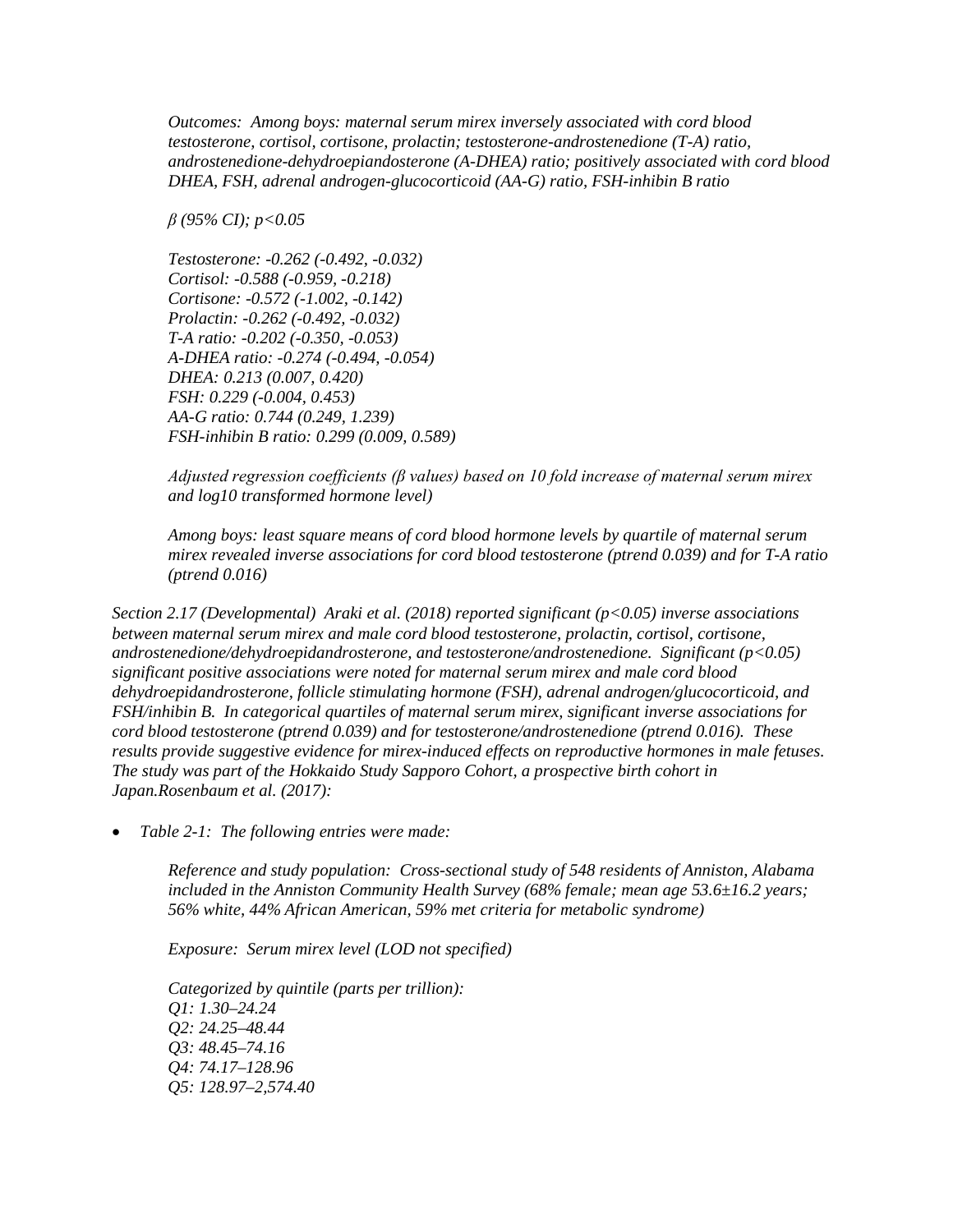*Logistic regression adjustments: age; educational status, sex; marital status, race; body mass index, family history of heart disease, diabetes; liver disease; alcohol consumption; current smoking status; total lipids*

*Logistic regression adjustments: age; educational status, sex; marital status, race; body mass index, family history of heart disease, diabetes; liver disease; alcohol consumption; current smoking status; total lipids*

*Outcomes: No association between serum mirex level and risk of metabolic syndrome*

*OR (95% CI):*

*0.59 (0.27, 1.29); Q2 vs Q1 0.77 (0.34, 1.74); Q3 vs Q1 0.64 (0.26, 1.57); Q4 vs Q1 0.58 (0.23–1.45); Q5 vs Q1* 

• *Section 2.18 (Other Noncancer) Mirex. Rosenbaum et al. (2017) found no association between serum mirex level and occurrence of metabolic syndrome in a cross-sectional study of 548 residents of Anniston, Alabama.* 

*Koutros et al. (2015)* 

• *Table 2-1: The following entries were made:* 

*Reference and study population: Nested case-control study using data from the population-based Janus Serum Bank cohort of Norway. Subjects were 149 cases of metastatic prostate cancer with no history of cancer (except nonmelanoma skin cancer) and were diagnosed at least 2 years after serum collection and 314 controls matched by region, date of blood draw, and age at blood draw* 

*Exposure: Plasma level of mirex (LOD not specified); median levels were 1.8 ng/g lipid (range 0.1–37.1) for cases and 1.7 ng/g lipid (range 0.1–18.3) for controls; categorized by quartile to approximate equal numbers of cases per quartile* 

*Statistical analysis adjustments: county, age at blood draw, date at blood draw* 

*Outcomes: Negative association between lipid-adjusted serum mirex concentration and risk of prostate cancer*

*OR (95% CI) per unit increase ln-transformed ng/g lipid:*

*1.01 (0.55, 1.86); Q2 vs Q1 0.94 (0.50, 1.77); Q3 vs Q1 0.1.73 (0.90, 3.31); Q4 vs Q1* 

*ptrend 0.07* 

• *Section 2.19 (Cancer) In another nested case-control study using data from the Norwegian Janus Serum Bank Cohort, Koutros et al. (2015a, 2015b) found no evidence of a positive association between lipid-adjusted serum mirex concentration and risk of metastatic prostate cancer. This study included 149 cases of metastatic prostate cancer with no history of cancer (except nonmelanoma skin*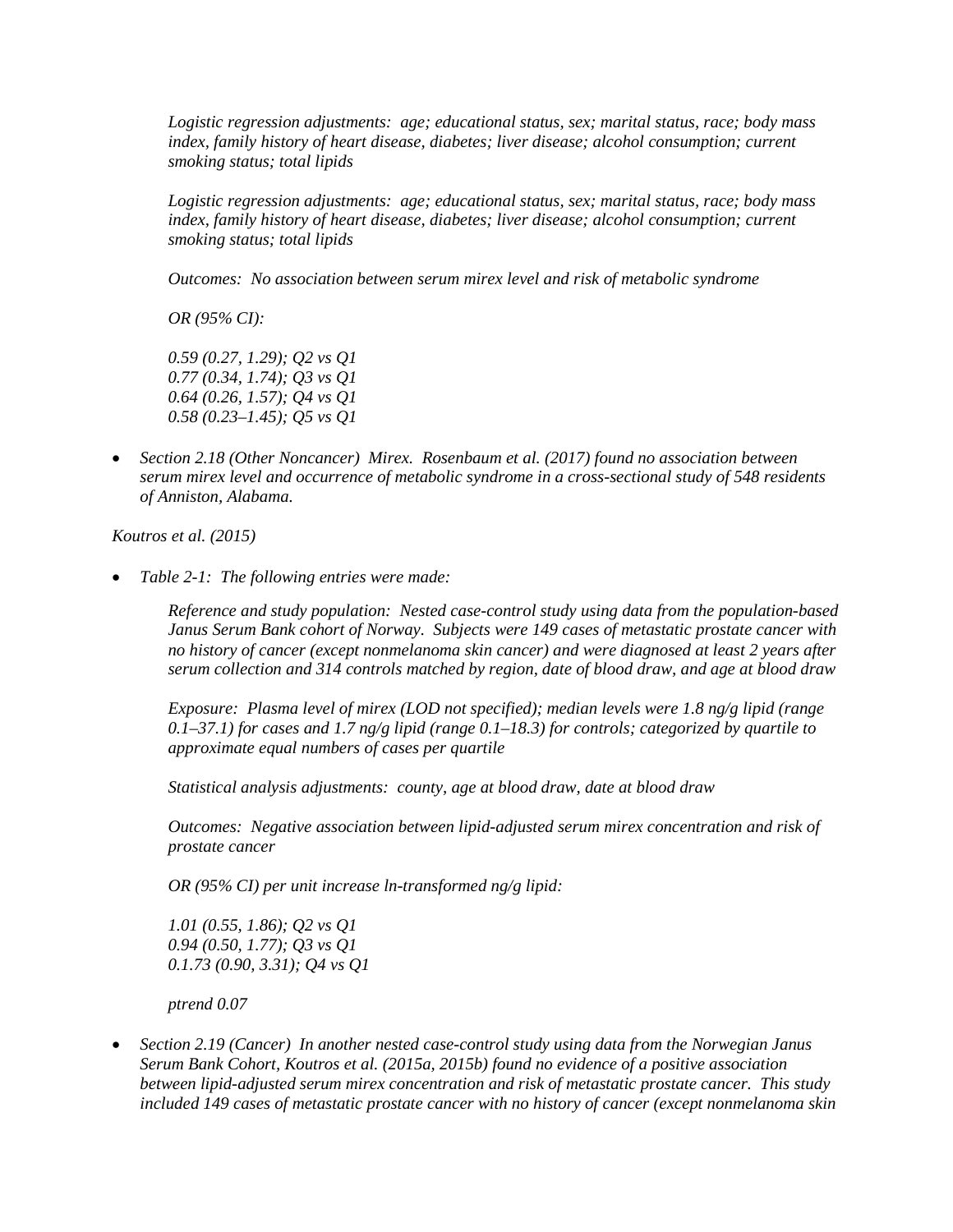*cancer) and were diagnosed at least 2 years after serum collection and 314 controls matched by region, date of blood draw, and age at blood draw.* 

*Guo et al. (2014)* 

• *Table 2-1: The following entries were made:* 

*Reference and study population: A total of 81 pairs of mothers and newborns enrolled at four hospitals in four different cities in China; the study evaluated possible associations between mirex in maternal serum and birth weight and between mirex in newborn cord serum and birth weight* 

*Exposure: Maternal serum mirex detected in 47/71 samples: Mean 0.36 ng/g lipid Median 0.23 ng/g lipid Minimum <0.4 pg/Ml (LOD) Maximum 66.36 ng/g lipid)* 

*Cord serum mirex detected in 13/60 samples: Mean 0.27 ng/g lipid Median <LOD Minimum <LOD Maximum 23.94 ng/g lipid)* 

*Multivariate linear regression adjustments: maternal age, maternal body mass index at delivery, infant gender, gestational week* 

*Outcomes: β (95% CI):*

*Maternal serum mirex not associated with birth weight: -32.9 (-138.4, 72.6); p=0.535a* 

*Cord serum mirex not associated with birth weight: -111.6 (-339.3, 116.2); p=0.330* 

• *Section 2.17 (Developmental) No association was found between maternal serum mirex level and birth weight or newborn cord serum mirex and birth weight in a small study of mother/newborn pairs enrolled at hospitals in China (Guo et al. 2014).* 

*Saunders et al. (2014)* 

• *Table 2-2: The following entries were made:* 

*Cardiovascular effects*

*Reference and study population: Subpopulation of 779 pregnant women in the TIMOUN prospective mother-child cohort study (Guadeloupe, French West Indies) between November 2004 and December 2007* 

*Exposure: Serum chlordecone level (LOD 0.06 µg/L)* 

*Q1: <0.17 µg/L; referent*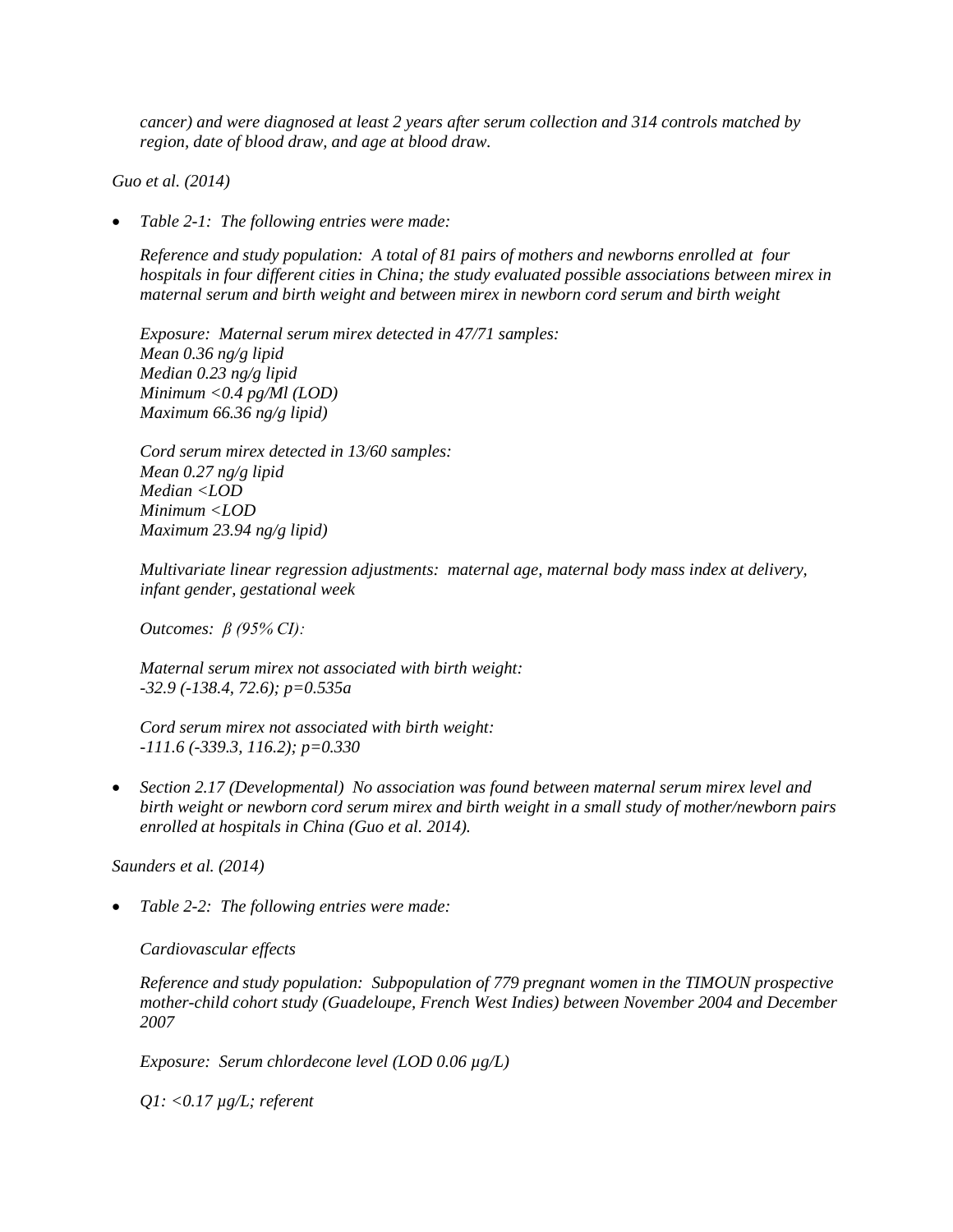*Q2: 0.17–0.38 µg/L Q3: 0.39–0.80 µg/L Q4: >0.80 µg/L* 

*Multiple logistic regression adjustments: maternal place of birth, place of enrollment, maternal age, pre-pregnancy body mass index, maternal weight gain during pregnancy, total lipids in maternal plasma* 

*Outcomes: Serum chlordecone negatively associated with hypertensive disorders during pregnancy* 

| Quartile | n  | OR (95% CI)               |
|----------|----|---------------------------|
| 01       | 28 | $1.0$ (referent)          |
| 02       | 19 | $0.6(0.3, 1.1);$ Q2 vs Q1 |
| 03       | 7  | 0.2 (0.1, 0.5); Q3 vs Q1  |
| 04       | 11 | 0.3 (0.1, 0.6); Q4 vs Q1  |

*Serum chlordecone not associated with preeclampsia*

| Quartile  | n | OR (95% CI)                |
|-----------|---|----------------------------|
| 01        | 7 | $1.0$ (referent)           |
| 02        | 8 | 1.1 (0.3, 2.8); Q2 vs $Q1$ |
| <i>O3</i> | 9 | 1.2 (0.4, 3.4); Q3 vs Q1   |
| 04        | 7 | 1.0 (0.4, 1.7); Q4 vs Q1   |

*Diabetes* 

*Reference and study population: Subpopulation of 779 pregnant women in the TIMOUN prospective mother-child cohort study (Guadeloupe, French West Indies) between November 2004 and December 2007* 

*Exposure: Serum chlordecone level (LOD 0.06 µg/L)* 

*Q1: <0.17 µg/L; referent Q2: 0.17–0.38 µg/L Q3: 0.39–0.80 µg/L Q4: >0.80 µg/L* 

*Multiple logistic regression adjustments: maternal place of birth, place of enrollment, maternal age, pre-pregnancy body mass index, maternal weight gain during pregnancy, total lipids in maternal plasma* 

*Outcomes: Serum chlordecone not associated with diabetes mellitus during pregnancy* 

| Quartile |    | n | OR (95% CI)               |
|----------|----|---|---------------------------|
| 01       | 20 |   | $1.0$ (referent)          |
| 02       | 25 |   | 1.1 (0.6, 2.2); Q2 vs Q1  |
| О3       | 10 |   | $0.5(0.2, 1.1);$ Q3 vs Q1 |
| Q4       | 16 |   | $0.7(0.3, 1.5);$ Q4 vs Q1 |

• *Section 2.5 (Cardiovascular) Maternal serum chlordecone was not associated with hypertensive disorders or preeclampsia in a subpopulation of pregnant women in the TIMOUN prospective*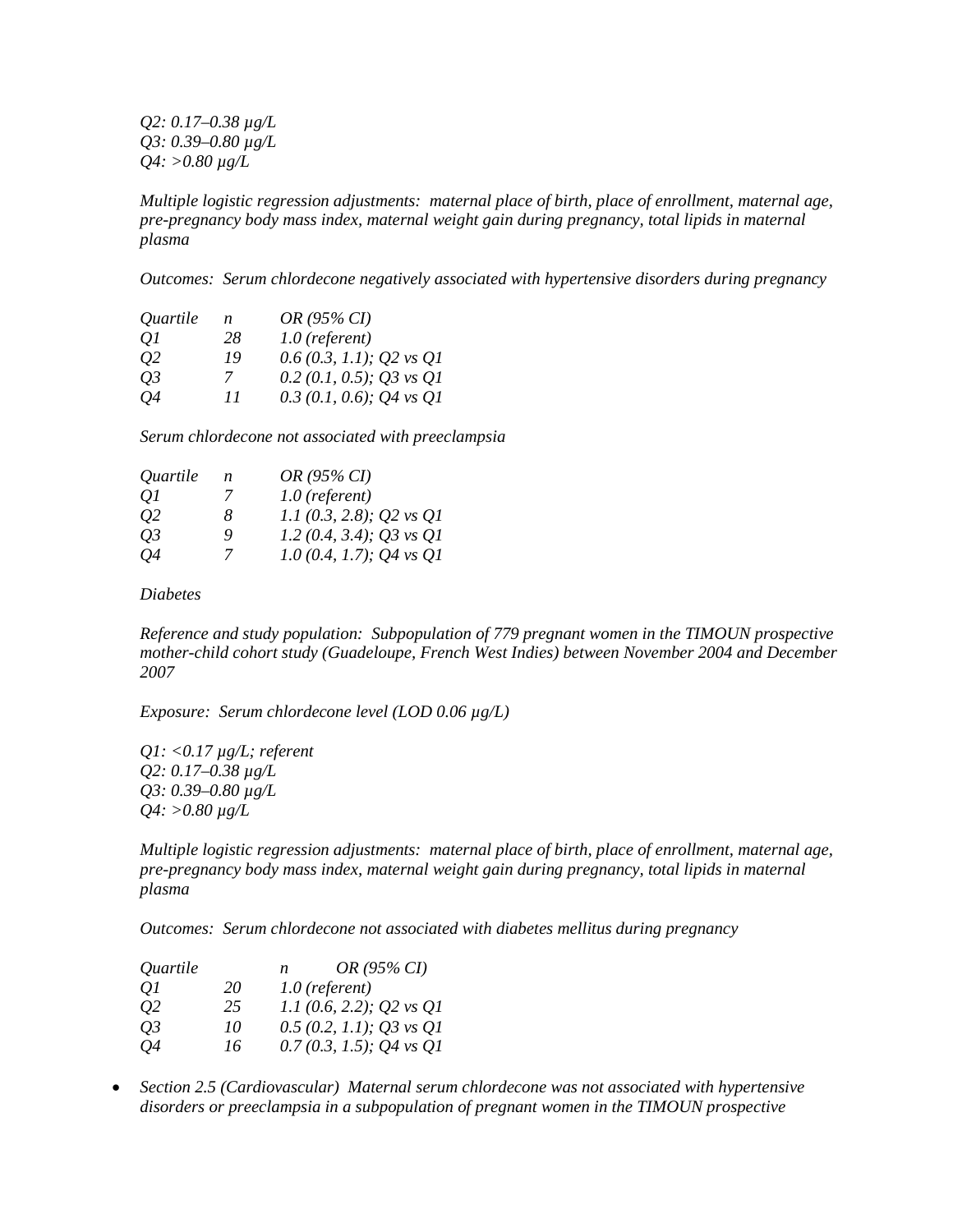*mother-child cohort study in Guadeloupe, French West Indies where pesticides (including chlordecone) were extensively used on banana plantations (Saunders et al. 2014).* 

• *Section 2.18 (Other noncancer) Chlordecone: No association was found between maternal serum chlordecone and risk of diabetes mellitus in a subpopulation of pregnant women participating in the TIMOUN prospective mother-child cohort study in Guadeloupe, French West Indies where pesticides (including chlordecone) were extensively used on banana plantations (Saunders et al. 2014).* 

**COMMENT:** The sentence "*no increase in birth defects among offspring conceived after termination of exposure was mentioned (Taylor 1982, 1985)*" (2.18, p105, lines 4 – 6) is misleading. This author did not seek to know whether birth defects occurred. To the best of my knowledge, these aspects have never been researched in Hopewell. Therefore, we cannot conclude whether such defects occurred or not.

*RESPONSE: The sentence in question was deleted from Section 2.18.* 

**COMMENT:** Epidemiological studies described in Tables 2-1 and 2-2 should also be included in the comment linking their conclusions to the observed effects in lab animals or humans exposed to high doses, as occurred in Hopewell. I understand that the main purpose of this report is to derive MRLs and that these epidemiological studies are based on internal and not external exposure measures. However, some of these studies, even when carried out in the context of low environmental exposure, highlight effects consistent with those observed in situations of high occupational exposure. For example, the studies by Dallaire et al. (2012) and Boucher et al. (2013) reported that prenatal exposure to chlordecone at environmental dose levels is associated with reduced novelty-preference and fine-motor function scores. These events are consistent with the poor recent memory and intention tremors, respectively, observed for the high-dose exposure levels at Hopewell. Similarly, the studies of Spinelli et al. (2007) for Mirex and Multigner et al. (2010) for chlordecone, showing that these chemicals were positively and significantly associated with a risk of Non-Hodgkin's lymphoma and prostate cancer, respectively, provide additional support to the carcinogenic potential of these chemicals.

*RESPONSE: Regarding Sections 2.15 and 2.17, it is not considered appropriate to compare neurological effects in humans occupationally exposed to rather high concentrations of chlordecone in the workplace to neurodevelopmental effects associated with rather low environmentally-relevant exposure of mothers during gestation. Section 2.19 of the Toxicological Profile for Mirex and Chlordecone already includes summaries of the results from Spinelli et al. (2007) and Multigner et al. (2010). Furthermore, agencies that evaluate the carcinogenicity of substances have made their determinations for mirex and chlordecone based on animal data. For more information on how various agencies evaluate the carcinogenicity of substances, the agencies can be contacted directly.*

**COMMENT:** The toxicological profile details the circumstances and events that occurred in Hopewell (for chlordecone) and correctly stresses that Mirex and chlordecone are no longer produced or used today. Nevertheless, populations are still exposed because of the persistence of these chemicals in the environment (and not only in waste sites). This aspect merits further commentary that should clarify that *i*) Mirex is a universally widespread pollutant in the environment, as shown by epidemiological studies conducted in the US, Canada, South Korea, Spain, etc. and *ii*) chlordecone is present in some areas of the World. Agricultural soil in French West Indies is still polluted due to chlordecone use between 1973 and 1993, leading to the contamination of foodstuffs, which in turn, affects populations.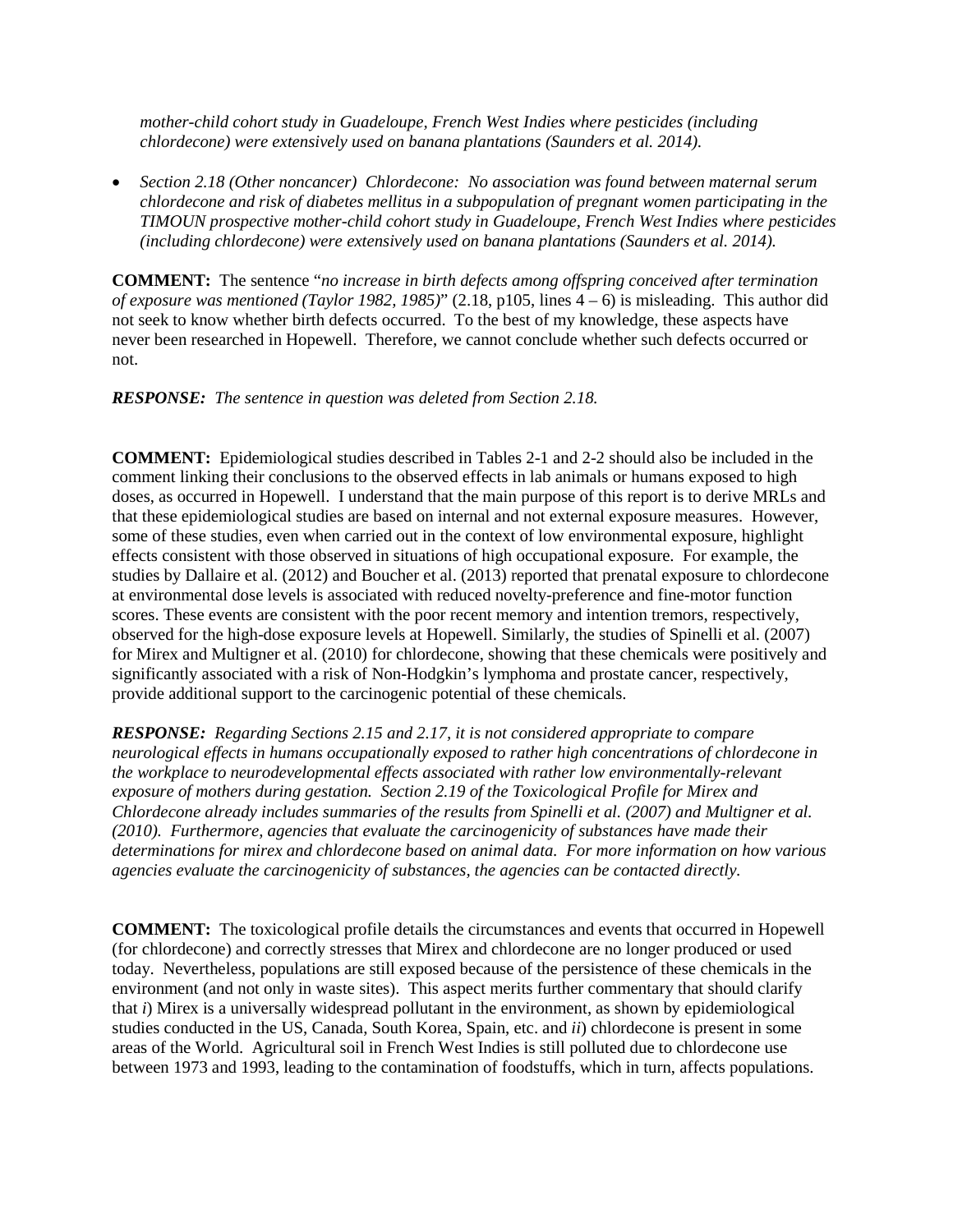*RESPONSE: Chapter 1 (Section 1.1) includes a statement that the most likely route of exposure of the general population to mirex or chlordecone is via ingestion of contaminated food. The following addition was made to the statement: "because these chemicals persist in soil for decades following cessation of application as pesticides." Additional discussion is not considered necessary for exposure of the general population within the United States based on very low levels measured in blood samples collected from the general population.*

**COMMENT:** At the beginning of Chapter 2 (p13, lines 13 to 18), it is mentioned that Mirex and chlordecone "*produce similar toxicities*", whereas in the following sentence it is stated that their toxicological profiles "*differ significantly*", which is somewhat contradictory. Indeed, there are many more differences than similarities between these two chemicals, despite structural similarity.

*RESPONSE: The statement in question in Section 2.1 was revised to state: "As suggested by this similarity in structure, these two chemicals share some similarities in their toxicity profiles. However, the toxicity profiles of these two chemicals differ in a number of aspects. Therefore, each chemical will be discussed separately below."* 

**COMMENT:** The report attempts in each section or sub-section to distinguish between results concerning Mirex and those concerning chlordecone and to distinguish between animal data human data. However, the result is sometimes confusing. There are many paragraphs in which we do not know whether they concern Mirex or chlordecone until we have read several lines. Some sentences do not specify which substance they are discussing (e.g. 2.10, p91, line 25-29). S ome sections (e.g. 2.10 p91) start with Mirex, then continue with chlordecone (p92, lines 5-31), and conclude with Mirex (p92, lines 33-34) or vice-versa. Some sections start with animal data and others human data. For example, section 2.4 begins with human data on chlordecone (p 81, lines 23-27), continues with a sentence on animal data for Mirex (line 29), and then continues on animal data for chlordecone (lines 29-33). For others (e.g. 2.21, Hepatotoxicity, p 115, lines 22 and following) it is difficult to distinguish sentences that concern Mirex from those that concern chlordecone.

For greater clarity, I suggest:

- introducing an intertitle for Mirex and another for chlordecone within sections 2.2 to 2.21 and always in the same order,

- clearly separating animal data from human data below each intertitle, and always in the same order, and making it clear if there are no animal or human data,

- avoiding the sentences "*Like Mirex, chlordecone causes* ...", "*Both Mirex and Chlordecone* ..."

*RESPONSE: Subheadings for mirex and chlordecone were added to text in Chapters 1 and 2 for clarity. Text was revised to maintain this separation.* 

**COMMENT:** The sentence "*A major limitation of these studies is the lack of chlordecone exposure data*" (2.17, p 104, lines 33-34) is incorrect. Indeed, these studies included exposure data based on internal (blood or milk) measures. The limitation is that it is not possible to infer external exposure measures (by specific exposure routes, as employed to determine MRLs) from internal exposure measures.

*RESPONSE: The sentence in question in Section 2.17 was revised to the following: "A major limitation of these studies is the lack of data regarding chlordecone exposure levels."*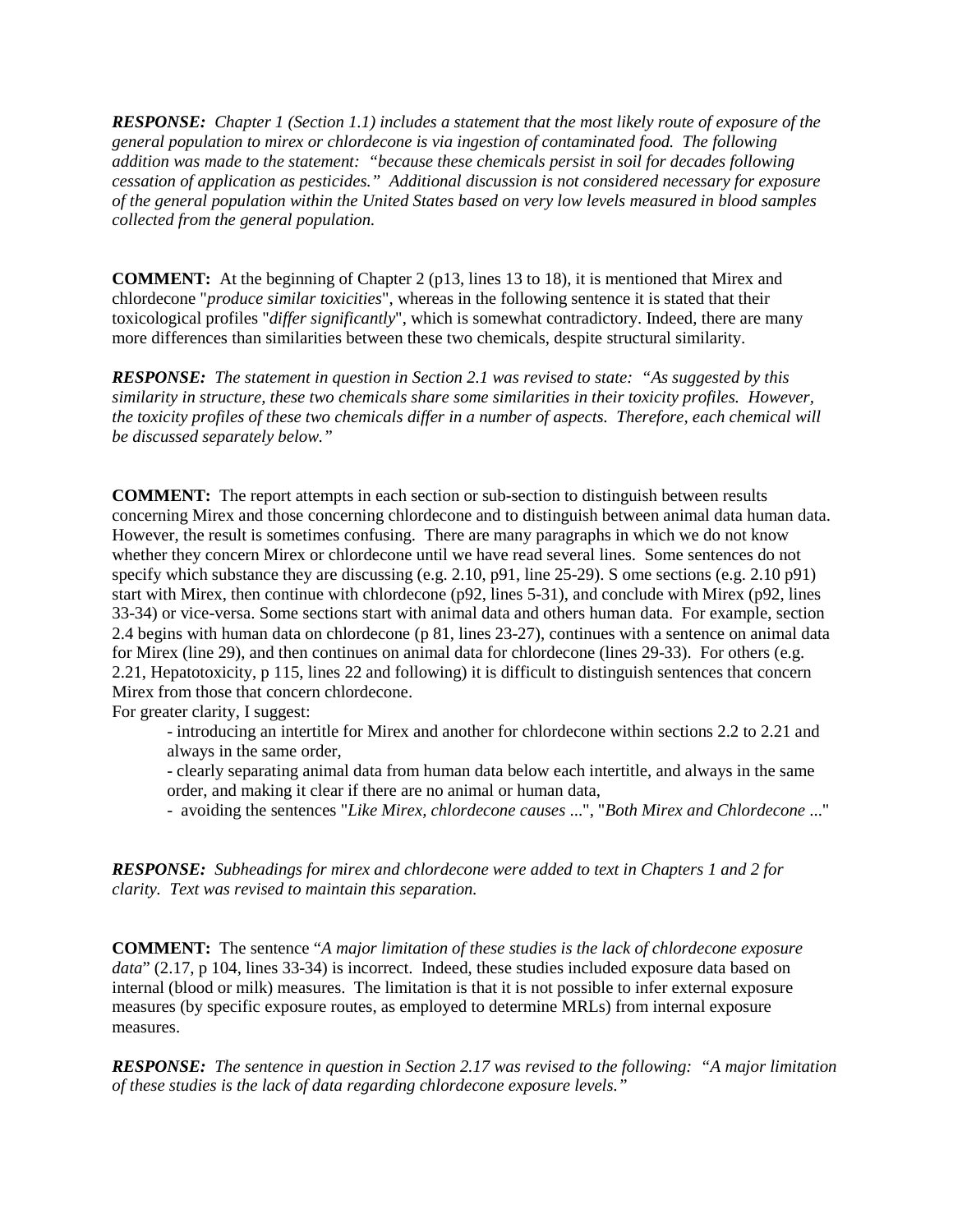**QUESTION:** Second, we would like you to focus on the current data assessment which resulted in the revision of the previously derived mirex MRL in the 1995 toxicological profile; and the addition of a new chlordecone MRL.

MRLs: The chronic-duration oral MRL for Mirex and the intermediate-duration oral MRL for chlordecone were revised from 1995 toxicological profile only.

Mirex – Chronic-Duration Oral MRL: A revised chronic-duration oral MRL for mirex is included in this profile.

The previous MRL was 0.0008 mg/kg/day and was derived based on dose-related hepatic changes from a 2-year oral study of male and female F344/N rats (NTP 1990). The NOAEL of 0.075 mg/kg/day had been divided by a total uncertainty factor of 100 (10 for animal to human extrapolation and 10 for human variability).

The new MRL is 0.0003 mg/kg/day using the same study and adding an additional uncertainty factor of 3. Now the total uncertainty factor is 300 based on  $10x10x3 = 300$ . The new MRL thus becomes 0.075/300= 0.0003 mg/kg/day.

-- Please comment on any aspect of our MRL database assessment that you feel should be addressed.

**COMMENT:** I agree with the current data assessment and do not have specific comments

*RESPONSE: No response is necessary.*

**QUESTION:** Chlordecone – Intermediate-Duration Oral MRL (Revised from 1995 toxicological profile):

A provisional MRL of 0.003 mg/kg/day has been derived for intermediate-duration oral exposure to chlordecone based on neurological effects from a 90-day oral study of male Sprague-Dawley rats (Linder et al. 1983). The NOAEL of 0.26 mg/kg/day was divided by a total uncertainty factor of 100 (10 for animal to human extrapolation and 10 for human variability) to derive intermediate-duration MRL of 0.003 mg/kg/day.

-- Please comment on any aspect of our MRL database assessment that you feel should be addressed.

**COMMENT:** I do not understand the reason why it is not considered an additional uncertainty factor of 3 (to protect for developmental toxicity) as is the case for the new Mirex chronic-duration oral MRL. Although this study (Linder et am. 1993) was conducted among male animals, there is no objective reason for such effects do not affect females, which in turn may become pregnant.

*RESPONSE: A modifying factor was not applied to derivation of a provisional intermediate-duration oral MRL for chlordecone because available developmental toxicity results identified NOAELs at doses higher than the LOAEL of 0.83 mg/kg/day for neurological and reproductive effects observed in the principal study.*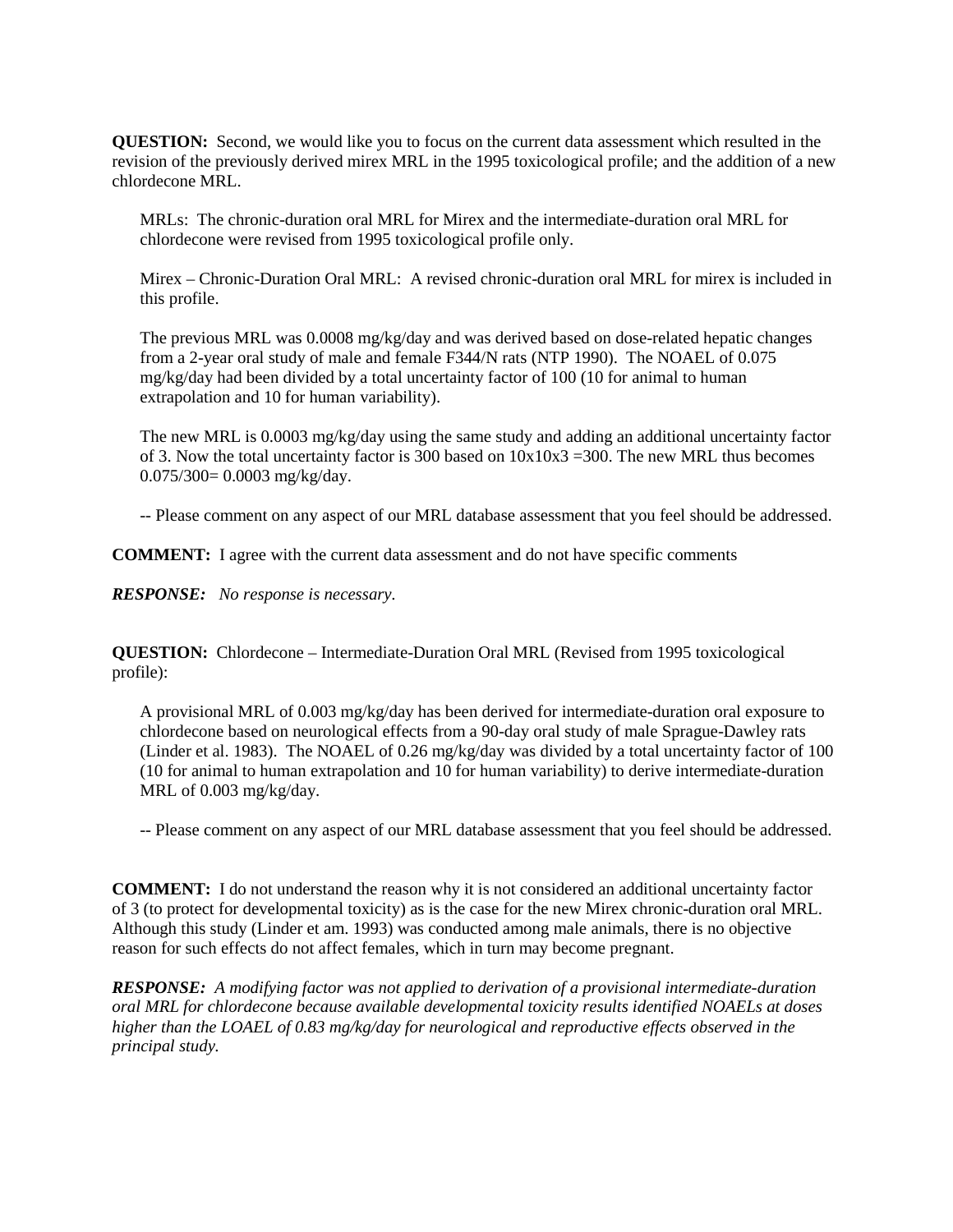### *Chapter 7*

**QUESTION:** We would like to know your thoughts on the regulations and guidelines that are presented and any that should be added or removed. Are you aware of any additional regulations or guidelines that we should add? Please provide citations. Are there any that should be removed? Explain.

**COMMENT:** I have no knowledge of new regulations and guidelines and I have no reason to remove any of them.

*RESPONSE: No response is necessary.*

#### *Appendix A – Minimal Risk Levels (MRLs)*

**QUESTION:** Please address the MRL worksheets based upon the questions provided above about the MRLs.

**COMMENT:** See my comment n°12

*RESPONSE***:** *A modifying factor was not applied to derivation of a provisional intermediate-duration oral MRL for chlordecone because available developmental toxicity results identified NOAELs at doses higher than the LOAEL of 0.83 mg/kg/day for neurological and reproductive effects observed in the principal study.*

*Appendix B – Literature Search Framework* 

**QUESTION:** Please provide comments about the process utilized in this section*.* 

**COMMENT:** I agree with the process and I do not have any specific comments.

*RESPONSE: No response is necessary.*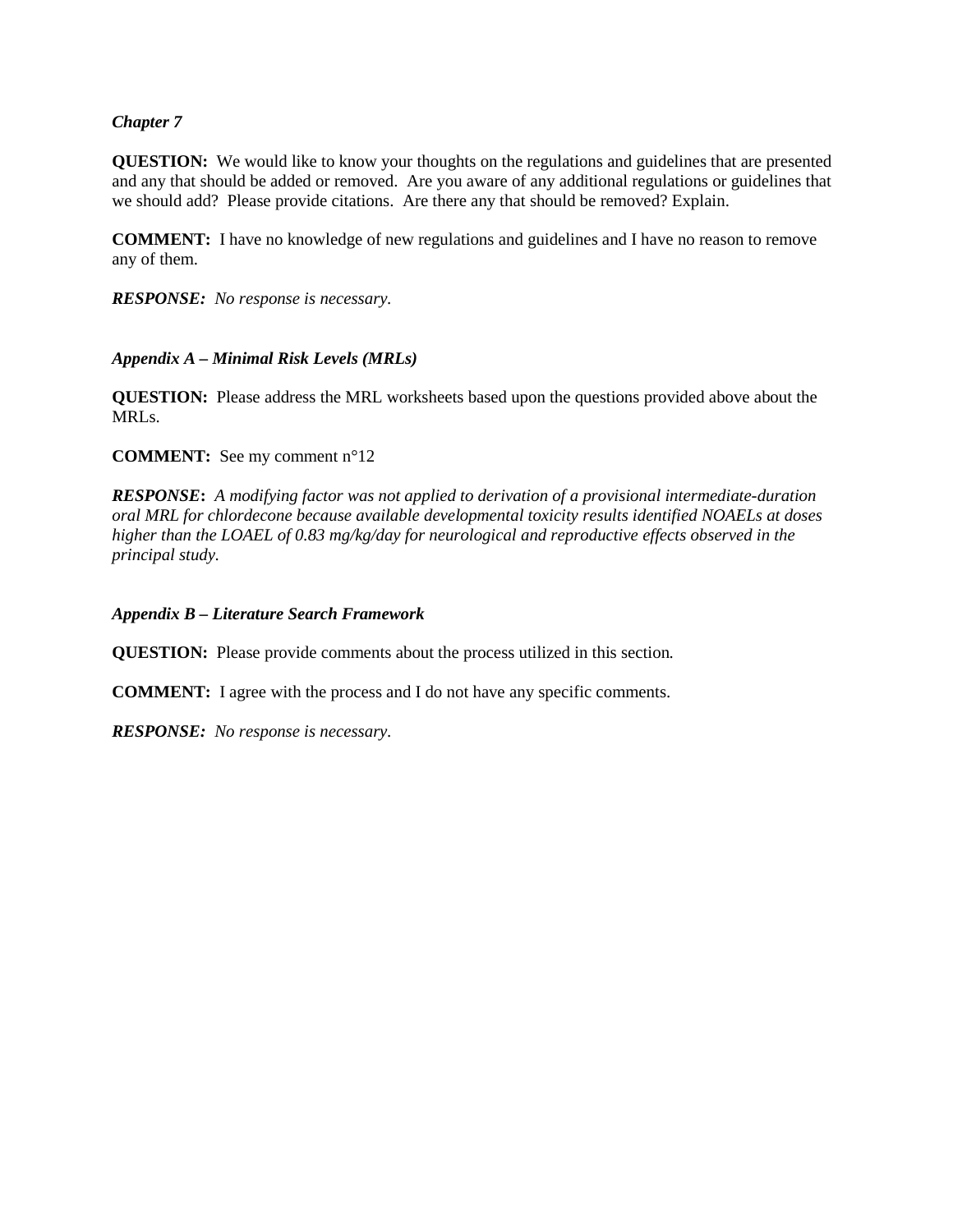# **Comments provided by Reviewer #3**

# **ATSDR Charge Questions and Responses and General Comments**

## *Chapter 1*

**QUESTION:** Does Chapter 1 adequately summarize the published literature regarding the health effects present in Chapter 2 for this substance?

**COMMENT:** I found that Chapter 1 did a good job of summarizing the known health effects of mirex and chlordecone by various routes of exposures. The description of the method of searching the literature for this data in Appendix B was quite impressive and provides confidence in the scope of the literature search.

*RESPONSE: No response is necessary.*

**QUESTION:** First, does Chapter 2 adequately reflect the published literature regarding health effects for this substance? Are you aware of any studies that are not included that may be relevant in the derivation of MRLs for this chemical?

Second, we would like you to focus on the current data assessment which resulted in the revision of the previously derived mirex MRL in the 1995 toxicological profile; and the addition of a new chlordecone MRL.

MRLs: The chronic-duration oral MRL for Mirex and the intermediate-duration oral MRL for chlordecone were revised from 1995 toxicological profile only.

Mirex – Chronic-Duration Oral MRL: A revised chronic-duration oral MRL for mirex is included in this profile.

The previous MRL was 0.0008 mg/kg/day and was derived based on dose-related hepatic changes from a 2-year oral study of male and female F344/N rats (NTP 1990). The NOAEL of 0.075 mg/kg/day had been divided by a total uncertainty factor of 100 (10 for animal to human extrapolation and 10 for human variability).

The new MRL is 0.0003 mg/kg/day using the same study and adding an additional uncertainty factor of 3. Now the total uncertainty factor is 300 based on  $10x10x3 = 300$ . The new MRL thus becomes 0.075/300= 0.0003 mg/kg/day.

-- Please comment on any aspect of our MRL database assessment that you feel should be addressed.

**COMMENT:** I thought the MRL worksheets were well done and provided the reasoning behind each value. My only suggestion would be that the MRL for the revised chronic-duration oral MRL for Mirex by the addition of the uncertainty factor of 3 should provide a little more justification for the need to add the factor to take into account developmental effects. This may be done by referring to other parts of the document.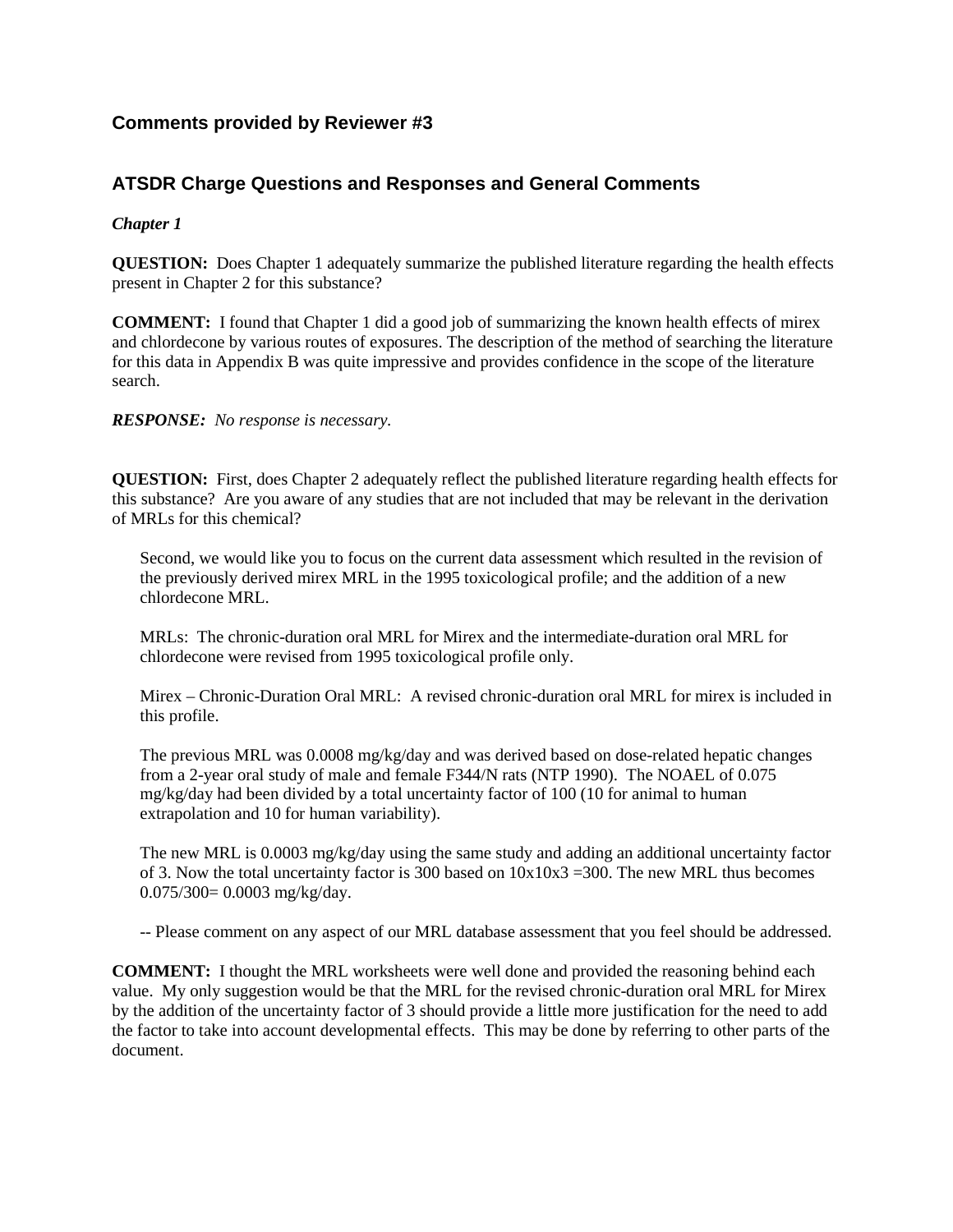*RESPONSE: In the portion of the MRL Worksheet in Appendix A for the intermediate-duration oral MRL for mirex that describes the modifying factor, a statement was added to refer the reader to Section 2.17 (Developmental Effects).* 

**QUESTION:** Chlordecone – Intermediate-Duration Oral MRL (Revised from 1995 toxicological profile):

A provisional MRL of 0.003 mg/kg/day has been derived for intermediate-duration oral exposure to chlordecone based on neurological effects from a 90-day oral study of male Sprague-Dawley rats (Linder et al. 1983). The NOAEL of 0.26 mg/kg/day was divided by a total uncertainty factor of 100 (10 for animal to human extrapolation and 10 for human variability) to derive intermediate-duration MRL of 0.003 mg/kg/day.

-- Please comment on any aspect of our MRL database assessment that you feel should be addressed.

**COMMENT:** I think this revision is consistent with the other values based on animal studies.

*RESPONSE: No response is necessary.*

### *Chapter 7*

**QUESTION:** We would like to know your thoughts on the regulations and guidelines that are presented and any that should be added or removed. Are you aware of any additional regulations or guidelines that we should add? Please provide citations. Are there any that should be removed? Explain.

**COMMENT:** I know of no other regulations or guidelines that would be appropriate.

*RESPONSE: No response is necessary.*

### *Appendix A – Minimal Risk Levels (MRLs)*

**QUESTION:** Please address the MRL worksheets based upon the questions provided above about the MRLs.

**COMMENT:** As I said above, I found the MRL worksheets to be very useful. I only think the addition of a uncertainty factor of 3 for the chronic-duration oral MRL for Mirex requires more justification for the health endpoint chosen.

*RESPONSE: In the portion of the MRL Worksheet in Appendix A for the intermediate-duration oral MRL for mirex that describes the modifying factor, a statement was added to refer the reader to Section 2.17 (Developmental Effects).* 

### *Appendix B – Literature Search Framework*

**QUESTION:** Please provide comments about the process utilized in this section*.*